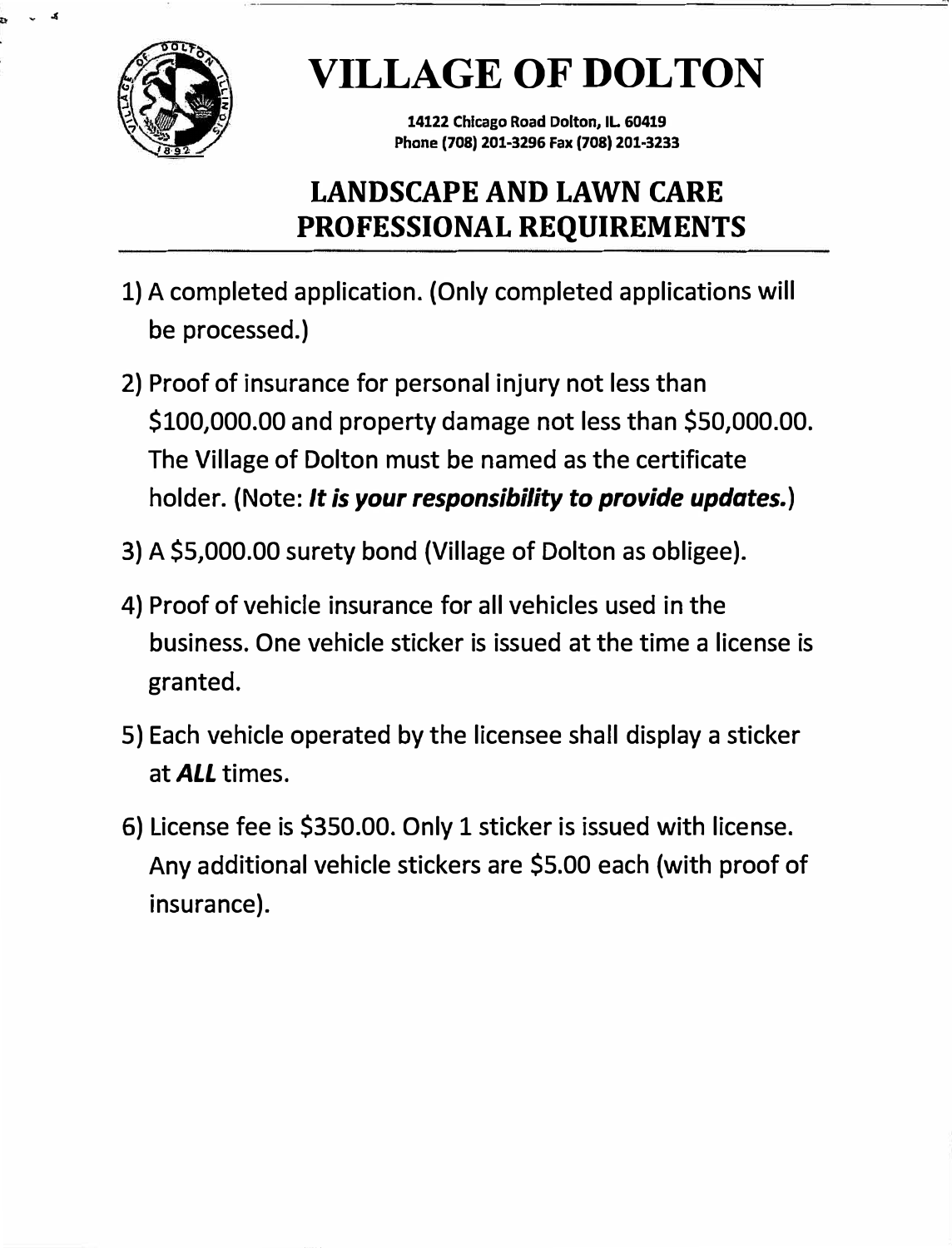

#### *CAN* **VILLAGE OF DOLTON** *Por Office Use Only*  $\sum_{\text{License Number issued:}}$

#### **LANDSCAPE AND LAWN CARE SERVICE APPLICATION**

#### DATE:

The undersigned hereby makes application for a license as a landscaper or lawn care service provider in the Village of Dolton, from date of this application to expire April 30th. Please complete this Application for License and return it with the \$100.00 non-refundable application fee.

YOU ARE REQUIRED TO SUBMIT CERTIFICATES OF INSURANCE WITH THIS APPLICATION. (General Liability, Worker's Compensation and Automobile.)

| Type of License Requested   Landscaper Lawn Care Service:                                                 |  |  |
|-----------------------------------------------------------------------------------------------------------|--|--|
| SOLE PROPRIETOR (Please attach additional sheets if necessary)                                            |  |  |
|                                                                                                           |  |  |
|                                                                                                           |  |  |
|                                                                                                           |  |  |
| PARTNERSHIP (Please attach additional sheets if necessary)                                                |  |  |
|                                                                                                           |  |  |
| Address: ______________________________City: _______________________State: _______Zip Code: _______       |  |  |
|                                                                                                           |  |  |
|                                                                                                           |  |  |
| Address: _______________________________City: _______________________State: _______Zip Code: ____________ |  |  |
|                                                                                                           |  |  |
| CORPORATION (Please attach additional sheets if necessary)                                                |  |  |
|                                                                                                           |  |  |
| Name of Directors (with 5% or more ownership):                                                            |  |  |
|                                                                                                           |  |  |
|                                                                                                           |  |  |
|                                                                                                           |  |  |
| Attach additional pages if necessary                                                                      |  |  |